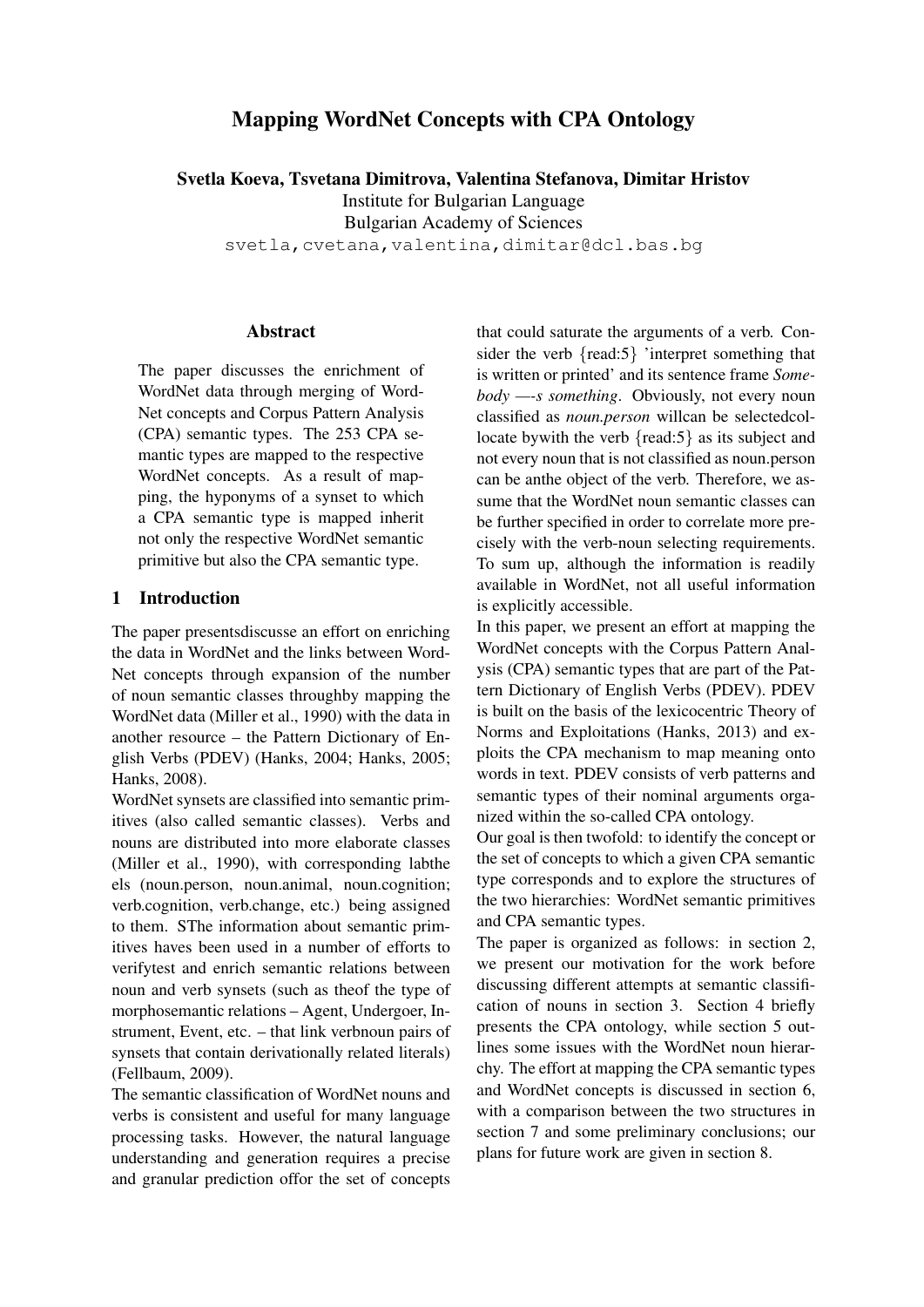### 2 Motivation

There are many examples, such as in (1) where the sentence frame in (1a) signals that the verb can have both human and non-human subject argument. Further, (1c), which has a definition comparable to (1a), leaves only non-human subject argument. In addition, the non-human subject arguments both in both (1b) and (1c) may both be specified as animate.

(1)

a. {purr:1, make vibrant sounds:1} 'indicate pleasure by purring; characteristic of cats'

*Something —-s; Somebody —-s*

b. {moo:1, low:4} 'make a low noise, characteristic of bovines'

*Something —-s*

c. {meow:1, mew:1} 'cry like a cat; the cat meowed'

*Something —-s*

Noun semantic primitives cannot be employed for detailed selectional restrictions on arguments because their organization is too general and some semantic classes can be missing or inappropriate. For example, the sentence frames in (2) do not specify that the verbs can be combined with nouns like *idea* (noun.cognition), *result* (noun.communication), *victory* (noun.event) but cannot co-occur with nouns such as *stone*, *table*, *sky*, etc.

(2) {achieve:1, accomplish:2, attain:4, reach:9} 'to gain with effort' *Somebody —-s something Something —-s something Somebody —-s that CLAUSE*

To find a match between nouns and verbs, we hypothesize that verb hypernym/hyponym trees combine verbs with similar or equivalent semantic and syntactic properties.

Further, it can be tested whether verb synsets combine with noun classes that can be identified within the WordNet structure if a more detailed classification of nouns (which further specifiesying the semantic classes) – in line with the CPA semantic types ontology – is provided. Here, we present our work on mapping the WordNet concepts and the CPA semantic types.

Previous work on mixing resources and enriching the information on semantic and syntactic behavior of verbs encoded in WordNet builds upon resources – one or more than one – that use (Levin, 1993)'s verb classes (Dorr, 1997; Korhonen, 2002; Green et al., 2001). Proposals involve mixing up information from WordNet and Longman Dictionary of Contemporary English (Dorr, 1997; Korhonen, 2002); VerbNet (also based on Levins classes) and FrameNet (Shi and Mihalcea, 2005); and VerbNet and PropBank (Pazienza et al., 2006). To the best of our knowledge, however, WordNet concepts and CPA ontology have not been mapped and compared yet, and below we propose such an effort.

### 3 Semantic classes of nouns

Although WordNet nouns are classified in a number of classes labeled by semantic primitives, numerous linguistic works argue that nouns have referential value and cannot be reduced to a set of primitives.

(Wierzbicka, 1986) claims that most (prototypical) nouns identify a certain kind of entity, a concept, but positively and not in terms of mutual differences. Thus, the function of a noun is to single out a certain kind of entity and its meaning cannot be reduced to any combination of features though it may be described using features.

In numerous works, (Wierzbicka, 1984; Wierzbicka, 1985) enumerates features such as shape, size, proportions, function, etc. that can be used in definitions of objects but in a semantic formula, these features have to be subordinated to a general taxonomic statement. For example, in conceptual representation of count/mass nouns, (Wierzbicka, 1988) motivates 14 classes of language terms, with each class being conceptually motivated by the following factors: (A) perceptual conspicuousness (depending on the use of aggregates); (B) arbitrary divisibility (whether the entity can be divided into portions of any size which are still classified as the original entity, e.g., *machine* vs. *butter*); (C) heterogeneity (whether the entities making a group are of the same or different kind); and (D) how humans interact with the entity (whether they can be seen as individuals or not, e.g., *rice* vs. *pumpkin*).

Additional efforts on noun classification are based on distribution of nouns in corpora and information (cues) from the context to extract information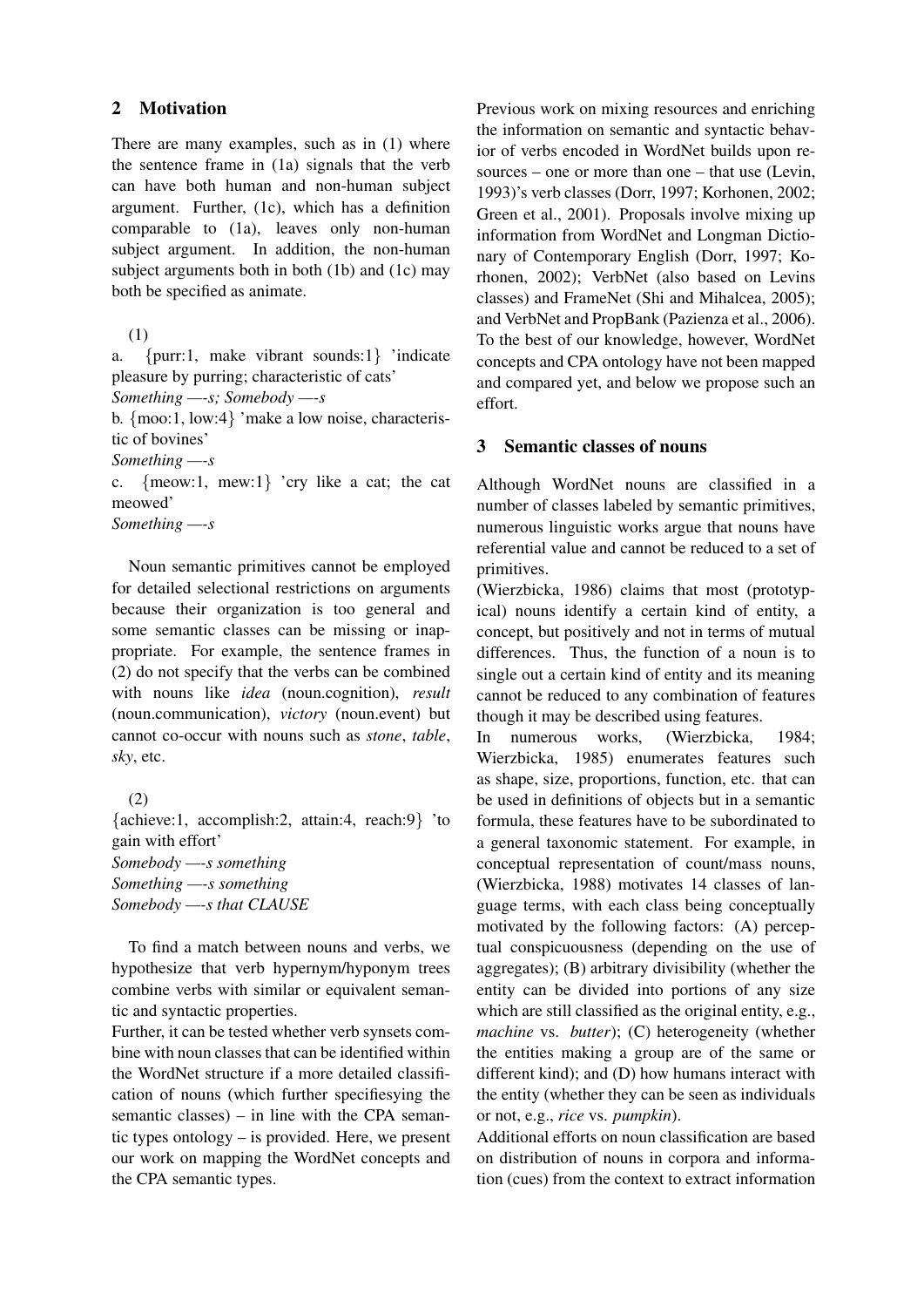about the noun (lexical) classes, description and their behaviour.

To test the plausibility of the distributional hypothesis, Hindle (1990) attempts at quasi-semantic classification of nouns observing similarity of nouns based on distribution of subject, verb, object in a corpus. This distributional hypothesis defines reciprocally most similar nouns or reciprocal nearest neighbours – a set of substitutable words, many of which are near synonyms, or closely related.

(Bel et al., 2012) propose a cue-based automatic noun classification in English and Spanish which uses previously known noun lexical classes event, human, concrete, semiotic, location, and matter. The work is based mainly on (Harris, 1954)'s distributional hypothesis and markedness theory of the Prague Linguistic School, and assumes that lexical semantic classes are properties of a number of words that recurrently co-occur in a number of particular contexts (Bybee, 2010). They use aspects of linguistic contexts where the nouns occur as cues – namely, predicate selectional restrictions (verbal and non-verbal elements such as adjectives and nouns they combine with), grammatical functions, prepositions, suffixes – that represent distributional characteristics of a specific lexical class.

(Bel et al., 2007) work on the acquisition of deep grammatical information for nouns in Spanish using distributional evidence as features and information about all occurrences of a word as a single complex unit. These effort employs 23 linguistic cues for classifying nouns according to an HPSG-based (Head-driven phrase structure grammar) lexical typology (namely the lexicon of an HPSG-based grammars developed in the LKB (Linguistic Knowledge Builder) platform for Spanish). Grammatical features that conform to the cross-classified types are used as they are considered a better level of generalization than the type. These are namely: *mass* and *countable*; plus three additional types for subcategorization: *trans* (nouns with thematic complements introduced by the preposition de); *intrans* (noun that has no complements); *pcomp* (where the complements of the noun are introduced by a bound preposition). The combination of features corresponds to the final type.

Our effort as presented here is based on comparison of the semantic primitives of the nouns in WordNet and the semantic types within the CPA ontology as used in PDEV, in order to outline the directions for further specifying the WordNet semantic classes.

### 4 CPA ontology

PDEV framework relies on semantic categories called semantic types, which refer to properties shared by a number of nouns that are found in verb pattern (argument) positions. Semantic types are formulated when they have been repeatedly observed in patterns and are organized into a relatively shallow ontology (up to 10 sublevels for some types) – a portion of the ontology – under the type [Liquid] is exemplified on Fig. 1.



Figure 1: Part of the CPA ontology

On the other hand, some concepts are classified taking into account different properties, such as with drinks – [Beverage] is classified as both [Physical Object] [Inanimate] [Artifact] and [Physical Object] [Inanimate] [Stuff] [Fluid] [Liquid]. As in other ontologies, each semantic type inherits the formal property of the type above it in the hierarchy (Cinkova and Hanks, 2010).

The CPA ontology is language dependent: there are senses of verbs such as *bark* or *saddle* that evoke [Dog] or [Horse] as semantic types because in English there are many words that denote horses and dogs, but there are no verbs that require a distinction between jackals and hyenas, so these are not semantic types (Cinkova and Hanks, 2010).

Though a semantic type usually involves more members than are actually observed in a given pattern position, some words are preferred to others with specific patterns. Therefore, an appropriate level in the ontology should be chosen (the very abstract types such as [Anything] are usually too broad). Thus, the patterns often involve alternative semantic types and not a category, as in the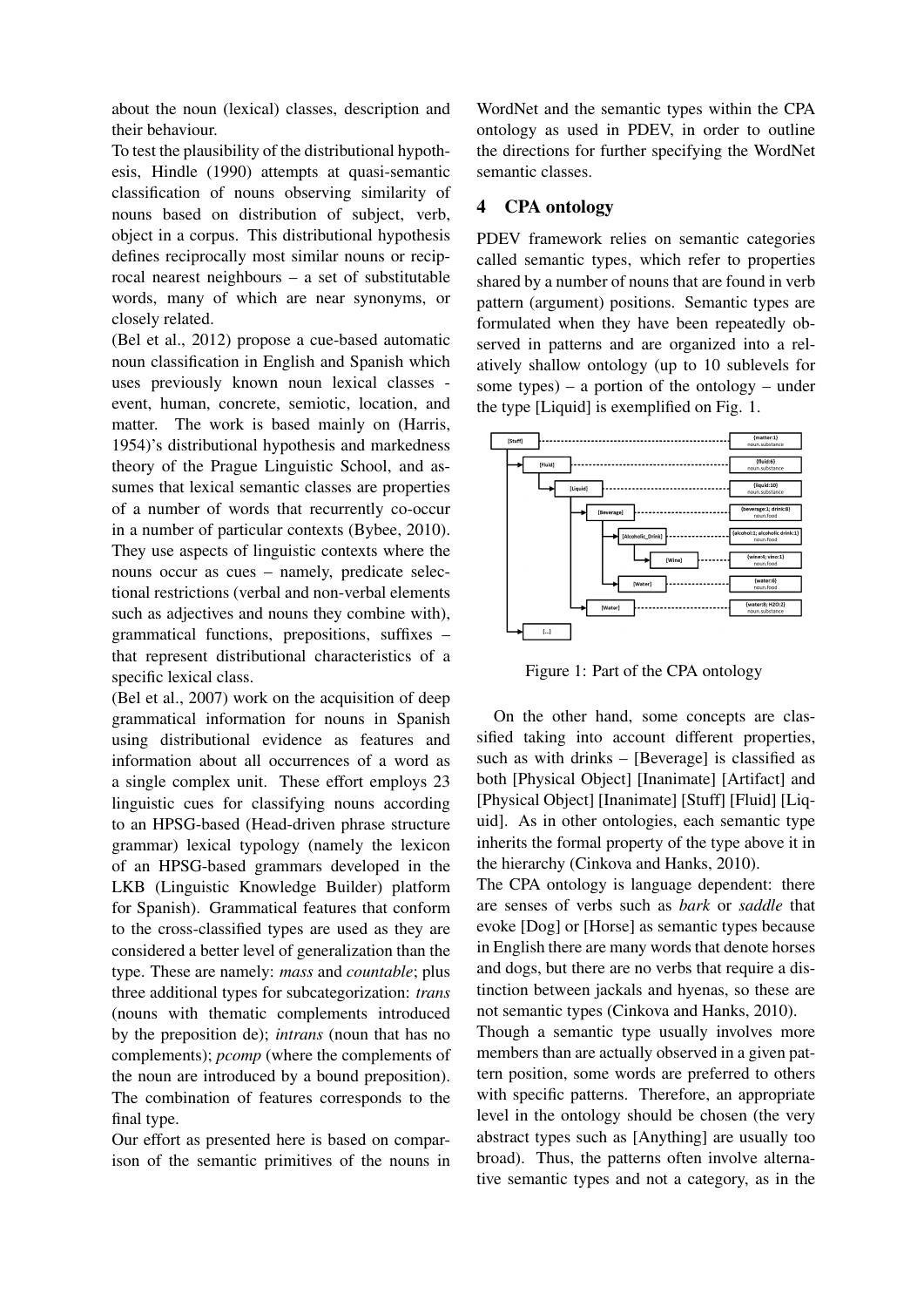pattern of the verb *eat*: *[Human] or [Animal] or [Animate] eats ([Physical Object] or [Stuff])*. The alternative larger type can involve types from different levels of the ontology but also can be a type and its supertype. The latter instances are found when a semantic type is predominantly observed in a given pattern position, even if the higher type is also found in the same position.

One of the main indicators of the reliability of semantic types is the fact that they are corpus-driven – they are formulated on the basis of real examples encountered in corpora. Although the semantic types represent cognitive concepts that play a central role in the way words are used, they remain abstract notions as they are not linked to sets of concrete concepts and their lexical representations. Mapping CPA with WordNet will provide sets of concepts and their lexical representations linked to the CPA semantic types.

In addition, in CPA, a single lexical item or a small group of lexical items (called lexical set) that fulfill a role in the clause are included in the verb patterns but not within the ontology (as in: *[Fish] breathes (through gills)*; *[Human] or [Animal] breathes air or dust or gas or [Vapour] (in)*). However, for a precise semantic analysis small sets of lexical items should be represented within the ontology, which implies that the WordNet is the best candidate for full representation of the semantic types ontology.

# 5 WordNet noun hierarchy

Noun synsets in WordNet are organized into 26 semantic classes (the so-called semantic primitives (Miller et al., 1990)), namely nouns denoting humans (noun.person), animals (noun.animal), plants (noun.plant), acts or actions (noun.act), feelings and emotions (noun.feeling), spatial position (noun.location), foods and drinks (noun.food), etc.

The synsets labeled noun.Tops are the top-level synsets in the hierarchy, the so-called unique beginners for nouns. Thus, the noun synsets are divided into (sub-)hierarchies under the unique noun.Tops labeled synset {entity:1} which has three hyponyms – two unique beginner synsets {physical entity:1} and {abstraction:1; abstract entity:1} and a noun.artifact labeled hyponym {thing:4}. Each of these synsets instantiates a sub-hierarchy. Some of the hyponyms in these sub-hierarchies are also unique beginners. The hyponyms of the {physical entity:1} synset are:

{thing:1} – noun.Tops containing hyponyms labeled as noun.object;

{object:1; physical object:1} – noun. Tops, containing hyponyms that are noun.objects and noun.artifacts;

{causal agent:1; cause:1; causal agency:1} – noun.Tops, containing as hyponyms synsets labeled noun.person, noun.phenomenon, noun.state, noun.object, and noun.substance;

 $\{matter:1\}$  – noun.substance, containing hyponyms that are noun.substance and noun.object;  ${process:1; physical process:1}$  – noun.process, with hyponyms marked as noun.process and noun.phenomenon;

 $\{\text{substrer:} 7\}$  – noun.substance (a sole synset).

Hyponyms of the {abstraction:1; abstract entity:1} synset are (all of these have hyponyms of various semantic class):

 $\{psychological feature:1\}$  – noun.attribute;  $\{$ attribute: $1$ } – noun.attribute;  $\{group:1; grouping:1\}$  – noun.group;  ${relation:1}$  – noun.relation;  ${commutation:1} - noun.communication;$  ${measure:7;$  quantity:1; amount:1} noun.quantity;  $\{otherworld:1'\}$  – noun.cognition;  $\{set:41\}$  – noun.group.

Though, the basis of classification of certain entities may seem straightforward, it is possible for different entities canto inherit information for their features from different (sub-)hierarchies and to have more than one hypernyms, as in (3):

(3) {person:1; individual:1; someone:1; somebody:1; mortal:1; soul:1} hypernym: {organism:1; being:1} hypernym: {causal agent:1; cause:1; causal agency:1} (.....) hypernym: {physical entity:1}

Additionally, however, there is the EuroWord-Net top ontology which contains 63 semantic primitives (Vossen, 1999). The ontology is designed to help the encoding of WordNet se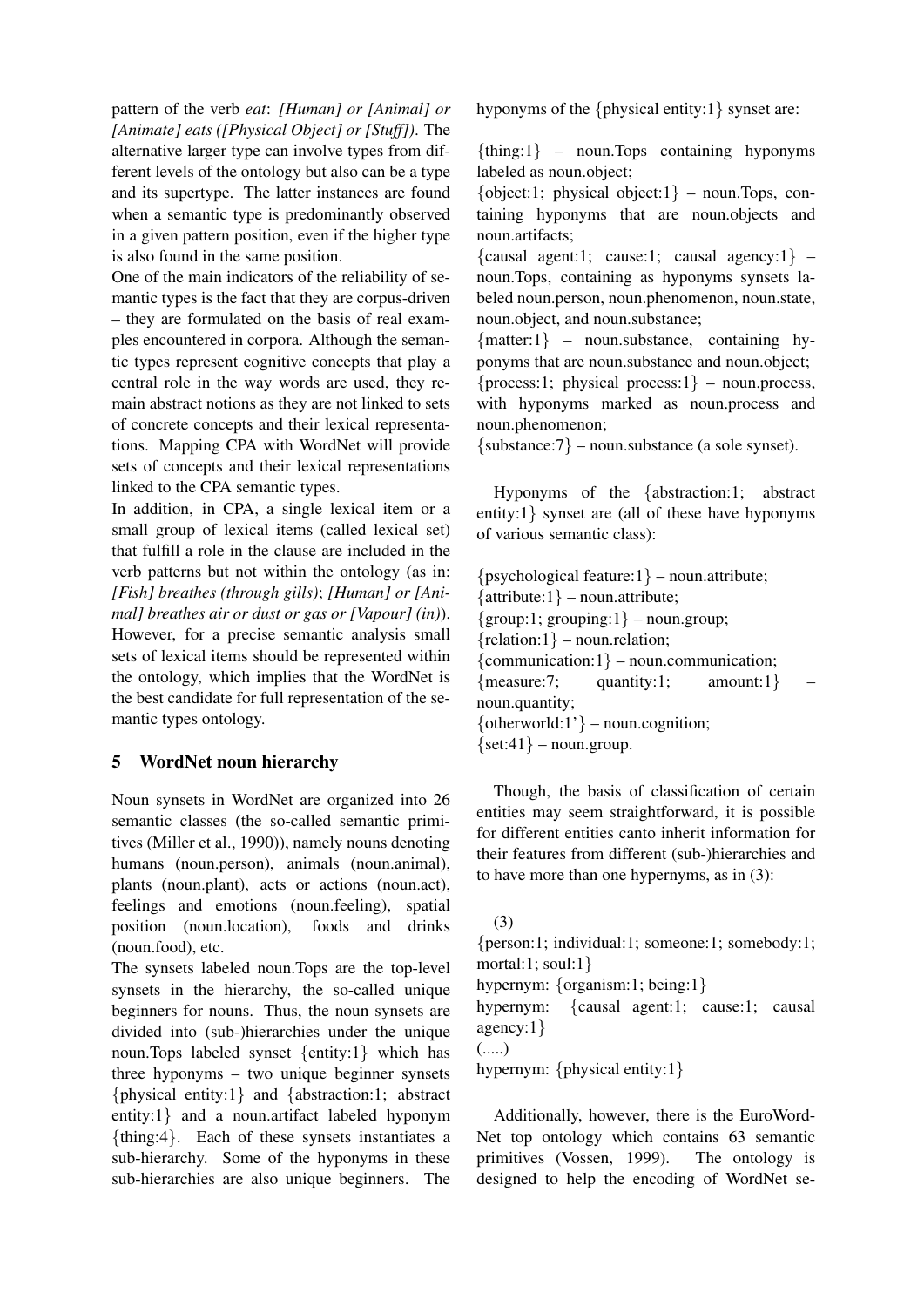mantic relations in a uniform way. The 1st Order Entities are distinguished in terms of main ways of conceptualizing or classifying a concrete entity (Pustejovsky, 1995): Origin, Form, Composition, and Function. Further, Origin is further divided into Natural and Artifact, and Natural – into Living, Plant, Human, Creature, Animal and so on. The 2nd Order Entity is any static situation (property, relation) or dynamic situation, while the 3rd Order Entity is any unobservable proposition which exists independently of time and space (idea, thought).

The WordNet Noun Base Concepts (the most important meanings representing the shared cores of the different WordNets) were classified according to the 1st Order Entity, as follows (Vossen et al., 1998):

(4) Artifact {article:1} Building+Group+Artifact {establishment:2} Building+Group+Object+Artifact {factory:1}

The classification into more than one higher category is a promising approach which is partially followed in our current work.

# 6 Mapping CPA ontology and WordNet noun hierarchy

We mapped the WordNet noun synset hierarchy onto the semantic type hierarchy in the CPA ontology by matching the CPA semantic types with WordNet synsets and choosing those that are the most probable (and populated) ones, with non-exhaustive results (i.e., many concepts that can be classified under one semantic type, may be not matched under the chosen synsets and left out). Two independent annotators worked on this task and the cases of annotators disagreement were validated by a third one.

Out of 253 instances of matching (one semantic type to one, two, three or more WordNet concepts), there were 46 cases of disagreement between the two annotators; the third annotator worked only on the matches with disagreement, and proposed a new match in 10 instances (in the other cases, the third annotator accepted one of the two choices of the first two annotators; synsets for mapping were selected after anfollowing agreement between the three annotators – in some cases, all suggestions were accepted as matching

options, while in other cases, the annotators agreed on some of the suggestions). The following general principles were obeyed:

- - The WordNet semantic primitives isare always preserved.
	- New semantic primitives borrowed from the CPA ontology (further called complementary semantic primitives) are suppliedadded in addition to the WordNet semantic primitives.

To coordinate their work, the annotators agreed onfor the following:

- The highest appropriate WordNet synset is chosen.
- If necessary, more than one WordNet synset is selected, – in such cases the union of the subtrees is accepted.
- All available PDEV patterns and corpus examples were checkedobserved to compare them with the WordNet hyponyms belonging to a chosen synset.

As a result of the mapping, the hyponyms of a synset to which a CPA semantic types is mapped, inherit not only the respective WordNet semantic primitive but also the CPA semantic type, as well. For example, all hyponyms of the WordNet synset {location:1} a point or extent in space are classified intowith the semantic primitive noun.location. All hyponyms (such as *fact*, *example*, *evidence*, etc.) of the synset {information:2} knowledge acquired through study or experience or instruction mapped with the CPA semantic type [Information] inherit not only the WordNet semantic primitive (noun.cognition) but also the more specific type [Information]. This allows to better prediction for the words connectivity and thus to achieve better results in semantic parsing, word sense disambiguation, language generation and related tasks.

The 253 CPA semantic types are mapped to the respective WordNet concepts (synsets) as follows: 199 semantic types are mapped directly to one concept, i.e., [Permission] is mapped to {permission:2} approval to do something, semantic primitive noun.communication; [Dispute] is mapped to {disagreement:2} the speech act of disagreeing or arguing or disputing, semantic prime noun.communication; 39 semantic types are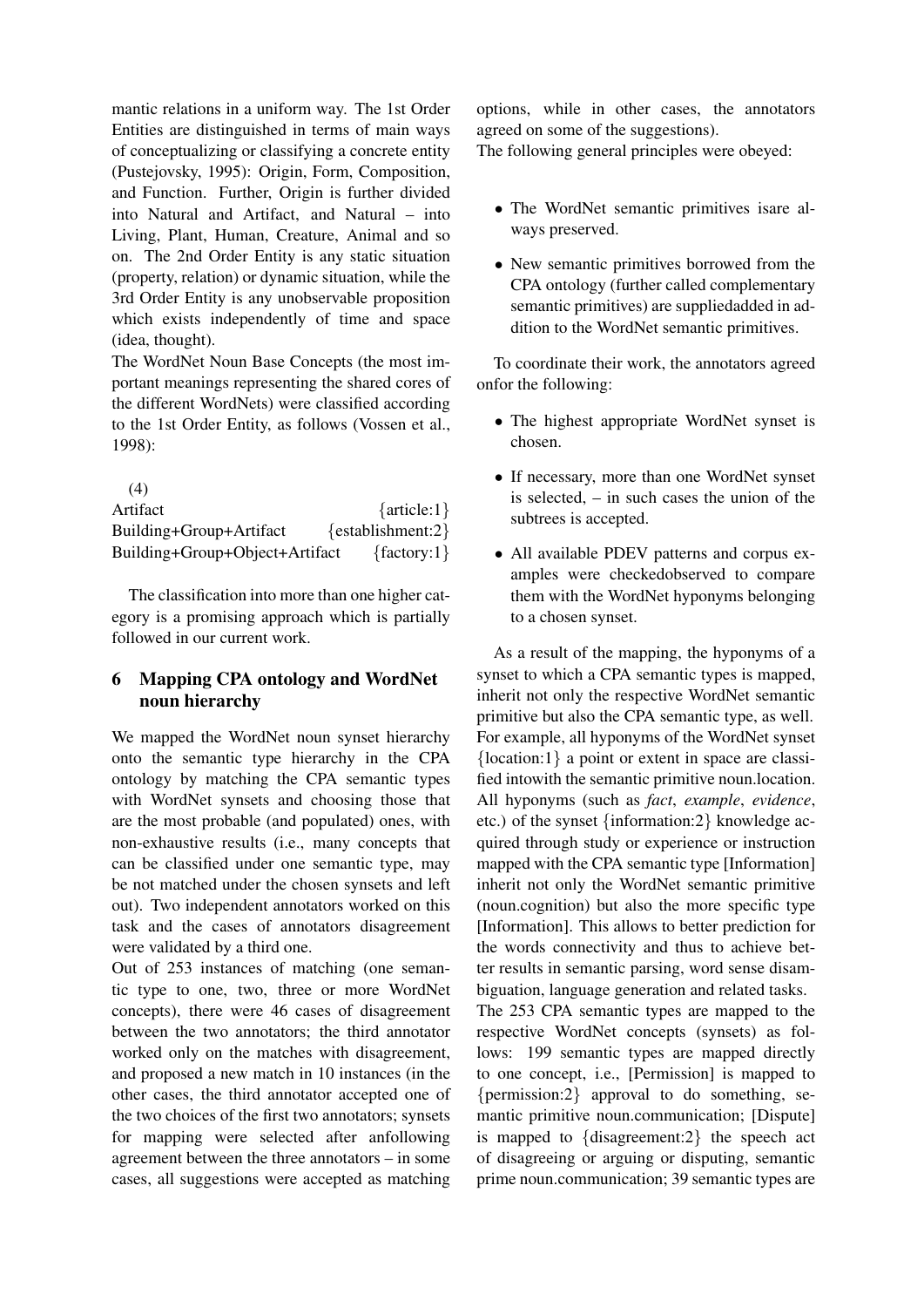mapped to two WordNet concepts, i.e., [Route] is mapped to  ${road:2; route:4}$  an open way (generally public) for travel or transportation semantic primitive noun.artifact, and {path:3; route:5; itinerary:3} an established line of travel or access, semantic primitive noun.location; 12 semantic types are mapped to three concepts; 2 semantic types areis mapped to four concepts; and 1 semantic type is mapped to five concepts.

Automatic mapping of the hyponym synsets to the inherited CPA semantic types was performed. In the cases where a semantic type and its ancestor were both mapped to the same synset, the ancestor was removed. 82,114 WordNet noun synsets were mapped to the 253 semantic types of the CPA ontology, resulting in 172,991 mappings. As a number of semantic types are classified using different properties, some synsets were mapped to more than one instance of a semantic type, e.g., {phase:6; stage:10} was mapped to both [Abstract Entity] [Time Period] and [Abstract Entity] [Resource] [Asset] [Time\_Period]. As these are considered the same concepts, duplicates were removed, leaving 171,359 mappings. The resulting data is available online<sup>1</sup>, marked with the XML tag CPA in the WordNet noun synsets.

# 7 Comparison between WordNet and CPA hierarchies

On the top levels, some classes show a fit between the semantic type and the top level synset, e.g., [Entity] and {entity:1} with subtypes [Abstract Entity] and  $\{abstract entity:1\}$ , in the most cases the match is not on the same level of the respective hierarchies. For example, [Event] matches  $\{$ event:1}\, but [Event] is on the same level as [Abstract Entity] in the CPA hierarchy, while {event:1} is linked to the noun.Tops {abstract entity:1} via {psychological feature:1}. Further, [Group] is on the same level as [Entity] but in WordNet {group:1, grouping:1}, which is also noun.Tops, is a hyponym of {abstract entity:1}.

Nevertheless, from the fact that not each CPA semantic type can be mapped to one synset, it is clear that the respective nodes in the WordNet hierarchy represent semantic classes and their hyponyms inherit the semantic specifications of the specific semantic class.

If we assume that the concepts are divided into {abstract entity:1} and {physical entity:1} in

WordNet, the types in CPA hierarchy will be marked as follows (we match the CPA subtypes in the respective subhierarchies with probable noun synset(s), which are linked to either of the two noun.Tops; some types below involve subtypes that are matched to WordNet concepts that can be traced back to both {abstract entity:1} and  $\{$  physical entity:1}) – see on Fig. 2.



Figure 2: Matching

The matched synsets may be on different levels, and in (5), we exemplify some of the subtypes of the [Artifact] which is a subtype of [Inanimate] under [Physical Object]:

#### (5)

a. CPA semantic type has two (or more) possible mappings in WordNet, where the synsets belong to different hypernymy paths:

#### [Artwork]

{artwork:1; art:4; graphics:2; nontextual matter:1}  $\leftarrow$  {visual communication:1}  $\leftarrow$  {n: communication:1}  $\leftarrow$  {abstraction:1; abstract entity:1}

<sup>1</sup> http://dcl.bas.bg/PWN CPA/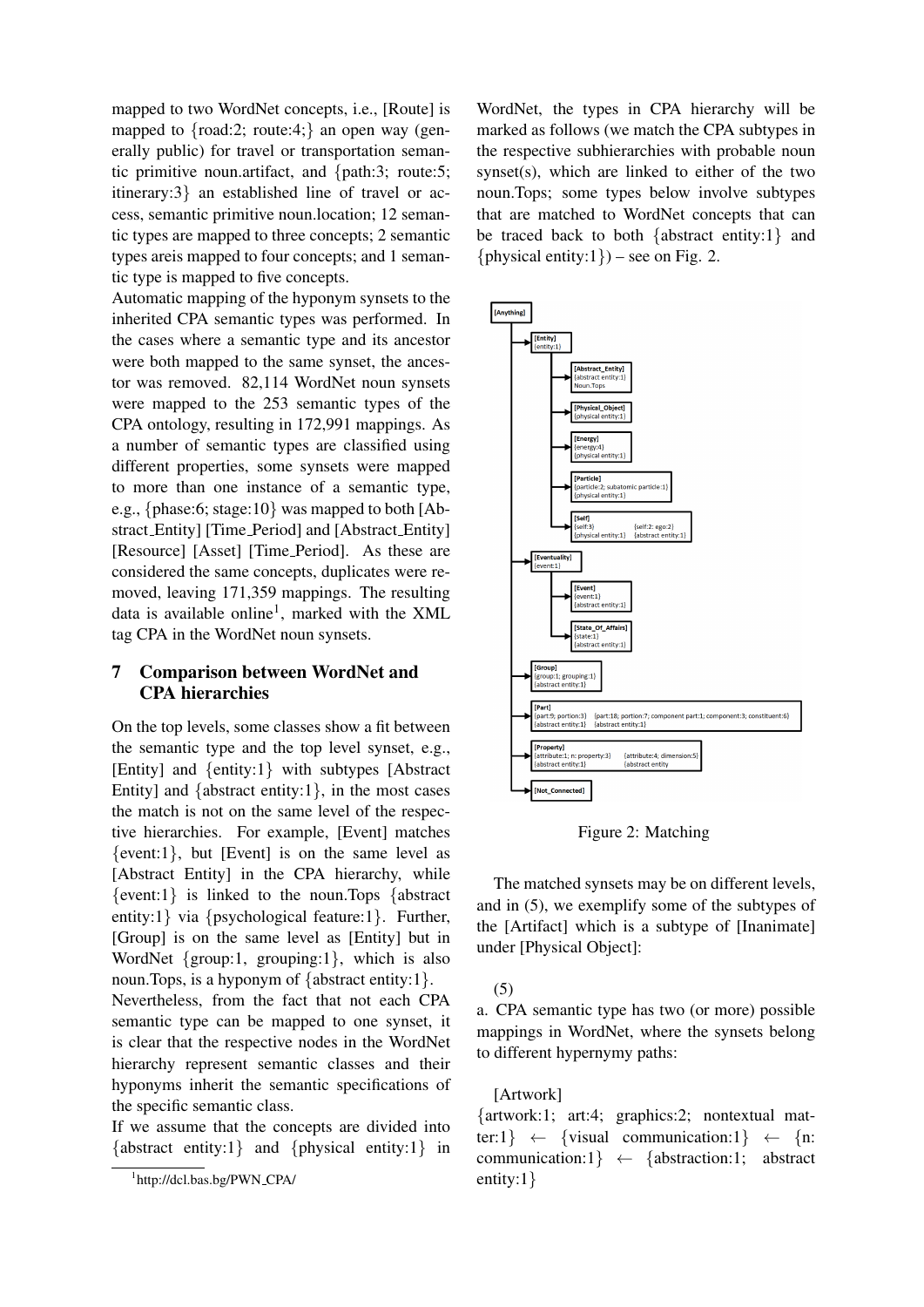{product:2; production:5}  $\leftarrow \{n: creation:3\}$   $\leftarrow$ {artifact:1; artefact:1}

[Food] {food:1; nutrient:1}  $\leftarrow$  {substance:2}  $\leftarrow$  $\{matter:1\} \leftarrow \{physical\ entity:1\}$ {food:3; solid food:1}  $\leftarrow$  {solid:18}  $\leftarrow$  $\{matter:1\} \leftarrow \{physical\ entity:1\}$ 

b. The WordNet synset to which a CPA semantic type is mapped has two hypernyms:

[Drug]  $\{$ drug:3}  $\leftarrow$   $\{$ agent:6}  $\leftarrow$   $\{$ causal agent:1; cause:1; causal agency:1}  $\leftarrow$  {substance:2}  $\leftarrow$ {physical entity:1}

c. Semantic types that are on the same level in the CPA ontology, are on different levels in WordNet:

[Musical Instrument] {musical instrument:1; instrument:6} ←  $\{$ device:2}  $\leftarrow$  {instrumentality:1; instrumentation:3}  $\leftarrow$  {artifact:1; artefact:1}

[Weapon]

{weapon:1; arm:6; weapon system:1} ← {instrument:5} ← {device:2} ← {instrumentality:1; instrumentation:3}  $\leftarrow$ {artifact:1; artefact:1}

d. Semantic types that are on the same level in the CPA ontology, are direct hypernyms/hyponyms in WordNet i.e., {beverage:1} is a hyponym of {food}

[Beverage] {beverage:1; drink:8; drinkable:2; potable:2} ← {food:1; nutrient:1} ← {substance:2} ←  $\{matter:1\} \leftarrow \{physical\ entity:1\}$ 

[Food] {food:1; nutrient:1}  $\leftarrow$  {substance:2}  $\leftarrow$  $\{matter:1\} \leftarrow \{physical\ entity:1\}$ {food:3; solid food:1}  $\leftarrow$  {solid:18}  $\leftarrow$  $\{matter:1\} \leftarrow \{physical\ entity:1\}$ 

The following general conclusions can be drown:

There were certain discrepancies or errors in the

CPA hierarchy as with [Smell] – an attribute – which is included as a subtype of [Vapour] together with [Air] and [Gas] (physical forms of substance); and [Blemish] – again more of an attribute or a result – which is on the same level as [Artifact], [Location], [Structure], [Stuff], etc.

A mismatch was also observed in the hypernym/hyponym structure under the top-level concepts as not every of their hyponyms instantiates another hypernym/hyponym tree (for example {otherworld:1} has no hyponyms, and the notion of cognition is spread throughout both the CPA ontology and WordNet).

New semantic primitives borrowed from the CPA ontology were added to the WordNet structure as complementary semantic primitives and with this the information about co-occurrences between verbs and nouns belonging to particular word classes was enriched and more information encodedxpressed within the WordNet semantic network became explicit.

### 8 Future work

We plan to automatically assign the PDEV patterns to the WordNet verb synsets and to compare PDEV patterns and WordNet sentence frames. Further, we intend to work on the elaboration of general sentence frames to describe the semantic and syntactic properties of all verb synsets grouped in thea verb hypernym/hyponym trees. Testing the semantic compatibility between the general sentence frames and the WordNet semantic primitives (both original and complementary) over corpora examples will help us further elaborate general sentence frames and complementary semantic primitives.

# Acknowledgments

The work is done within the project *Towards a Semantic Network Enriched with a Variety of Relations* – DN 10/39/2016, financed by the National Scientific Fund of the Republic of Bulgaria. We would like to thank three anonymous reviewers for their helpful comments, as well as the 9th Global WordNet Conference participants.

#### **References**

Anna Korhonen. 2002. Assigning verbs to semantic classes via wordnet. *Proceedings of the 2002 Workshop on Building and Using Semantic Networks*,